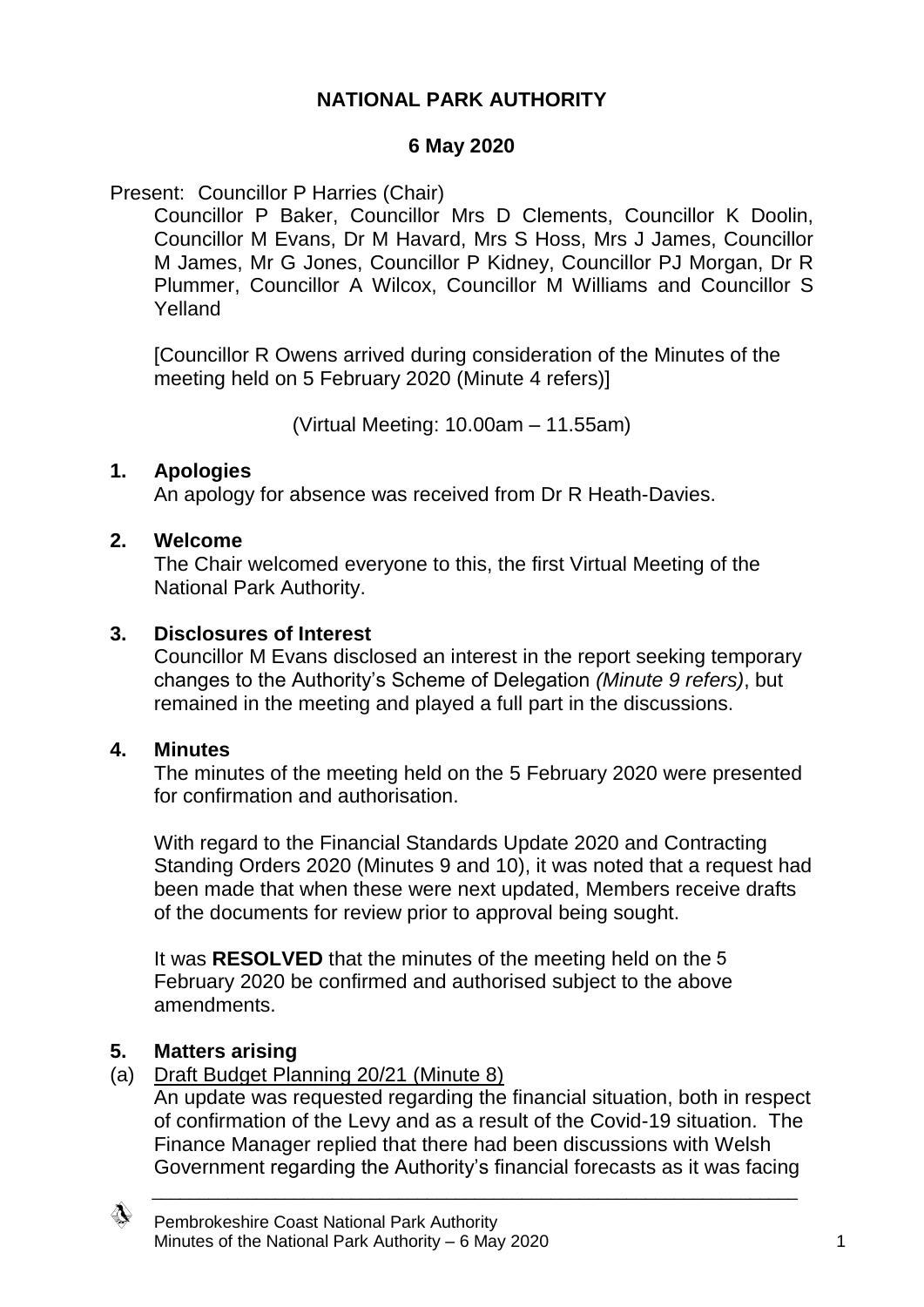a considerable reduction in Authority generated income as a result of the lockdown. He added that the Authority's reserves would help in the short term, however the situation would become more challenging the longer the restrictions were in place. With regard to the Levy, he was unsure whether confirmation had been received of the approved net funding from the Welsh Government, however the Authority had received no indication that there would be any reduction in the grant funding it received.

# **NOTED.**

- (b) Draft Corporate Plan 2020/21 (Minute 12)
	- One Member drew attention to the request at the previous meeting for targets in relation to planning to be more ambitious. He noted that in the current circumstances he believed that the planning team were under considerable pressure. The Director of Planning and Park Direction agreed that Planning Officers were currently unable to undertake site visits and to put up site notices, however the delays in determining applications had been communicated to applicants and agents who had, in general, been very understanding and had agreed extensions of time. The Chief Executive added that the Corporate Plan should have been considered by the Authority on 1 April, however that meeting had been postponed. The document was currently being revised in light of the current restrictions and would hopefully be brought to the June meeting of the Authority.

# **NOTED.**

(c) Pembrokeshire County Council's Deposit Local Development Plan 2 and Supporting Documents (Minute 14) It was asked whether there was an update regarding the Authority's own

Local Development Plan 2. The Director of Planning and Park Direction replied that the draft report had been received from the Planning Inspector for fact checking. A response had been sent, and the Authority was now awaiting the final document. A copy would be circulated to Members once it had been received.

# **NOTED.**

(d) Pembrokeshire Coast National Park Authority Volunteer Forum (Minute 15)

Councillor M James, who had been appointed as Authority representative on the Forum, advised that the first newsletter had been circulated to volunteers and he wished to commend the work that the Volunteering Development Officer had put into this.

\_\_\_\_\_\_\_\_\_\_\_\_\_\_\_\_\_\_\_\_\_\_\_\_\_\_\_\_\_\_\_\_\_\_\_\_\_\_\_\_\_\_\_\_\_\_\_\_\_\_\_\_\_\_\_\_\_\_\_\_\_\_\_\_\_\_\_\_

# **NOTED.**

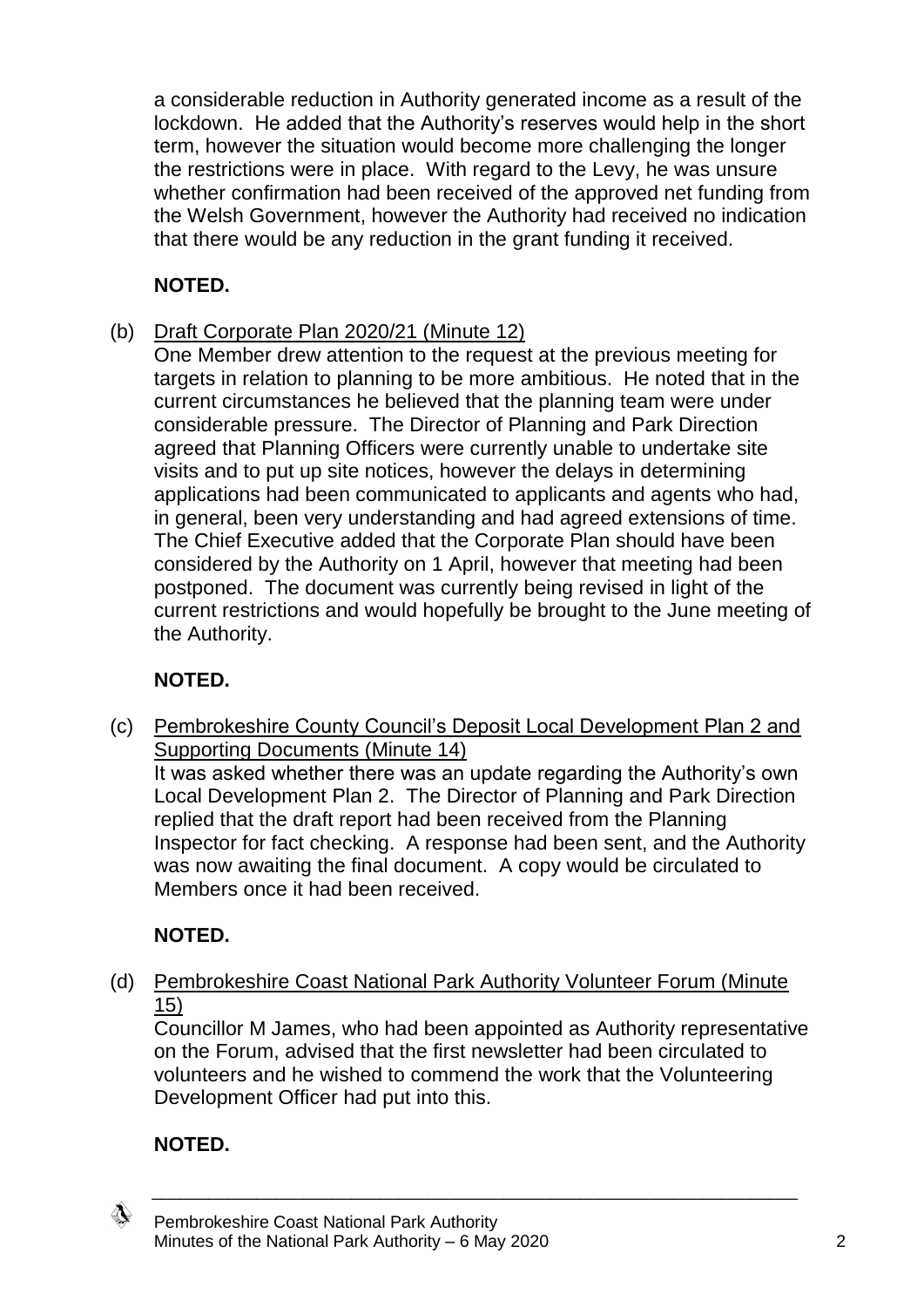(e) Request from Pembrokeshire County Council for Funding to support elements of the Pembrokeshire Destination (Minute 19) One Member asked whether the letter referred to had been sent and whether any response had been received. The Chief Executive replied that a brief response thanking the Authority for its response had been received, however no discussions had taken place. He added that a meeting of the Destination Management Organisation Shadow Board had taken place, with a second meeting to take place that afternoon.

# **6. Chair's Announcements**

The Chair reported that he had attended a number of events since the last meeting of the Authority and before the lockdown began. These included:

- A reception at Highgrove to celebrate the  $30<sup>th</sup>$  Anniversary of Plantlife.
- A meeting with the Deputy Minister, alongside Chairs and CEOs of the Welsh National Park Authorities in Cardiff and also welcomed her to Oriel y Parc for a visit.
- The Local Hero Awards dinner at Wolfscastle.
- The Pembrokeshire Tourism Summit.
- A meeting of the Coast Path Working Group.
- Events that were part of the Wales in London Week.
- The Dale Marine Symposium
- Participating in the Youth Committee Residential Weekend As a Trustee of the Pembrokeshire Coast National Park Trust he had also attended a launch at South Hook LNG and a Board Meeting by

Video Conference.

The Chair went on to thank the staff of the Authority for rising to the challenges of the Covid-19 outbreak, and for continuing to safely manage the National Park. He particularly thanked the Chief Executive for his support and commended his efforts in keeping everyone informed. He also wished to thank Members for their support. Finally he noted that today would have been day 6 of his Coast Path Walk, and suggested that maybe this would take place next year.

- **7. Reports of meetings of various of the Authority's Committees** The following reports of meetings of a number of the Authority's Committees were presented to Members for consideration/information:
- (i) Development Management Committees held on 29 January and 10 February 2020.
- (ii) Sustainable Development Fund Committee held on 22 January 2020.
- (iii) Audit and Corporate Services Review Committee held on 12 February 2020.

\_\_\_\_\_\_\_\_\_\_\_\_\_\_\_\_\_\_\_\_\_\_\_\_\_\_\_\_\_\_\_\_\_\_\_\_\_\_\_\_\_\_\_\_\_\_\_\_\_\_\_\_\_\_\_\_\_\_\_\_\_\_\_\_\_\_\_\_



Pembrokeshire Coast National Park Authority Minutes of the National Park Authority – 6 May 2020 3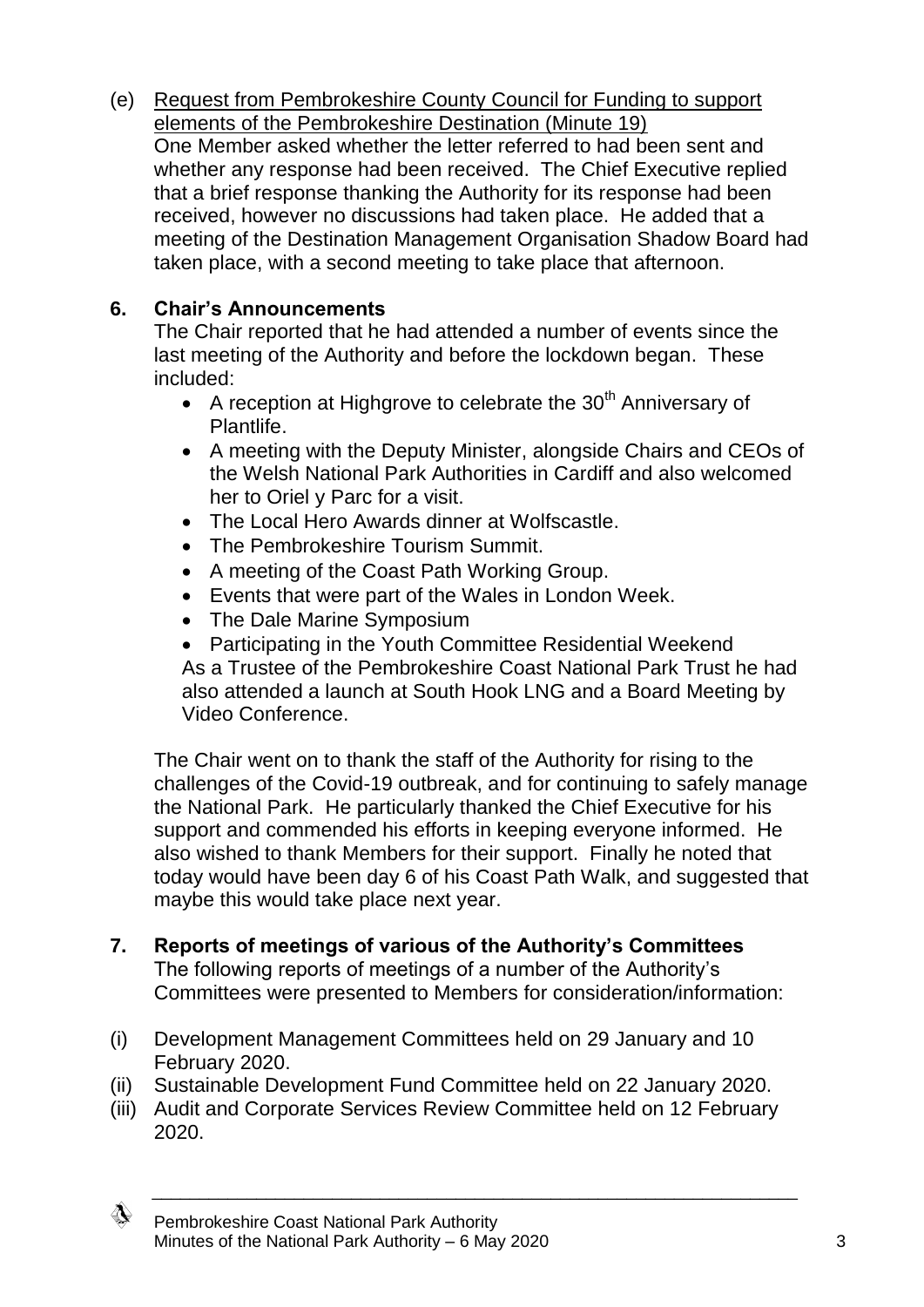(iv) Standards Committee Appointments Panels held on 28 January and 11 February 2020.

It was noted that as the Development Management Committee minutes had not yet been agreed by that Committee, they would be considered again at a future meeting of the Authority.

It was **RESOLVED** that, subject to the above, the minutes of the remaining Committees/Panel be adopted/received.

### **8. Virtual Meetings via 'Lifesize'**

It was reported that due to the current COVID-19 pandemic, Welsh Ministers, following the passing of legislation by the UK Government, had introduced The Local Authorities (Coronavirus) (Meetings) (Wales) Regulations 2020. The Regulations provided the framework within which the Pembrokeshire Coast National Park Authority could convene virtual meetings of the Authority and its Committees using video and/or telephone conferencing software.

The Authority, along with the other 14 UK National Park Authorities, had invested in a video conferencing software package called 'Lifesize', and a number of meetings had been successfully convened via this platform since the COVID-19 lockdown. Using this package, it was possible both to livestream meetings so that they could be viewed by members of the public via a link on the Authority's website, and for public speaking to take place at Committees such as Development Management with the ability to apply appropriate safeguards to ensure the proper management of the meeting.

The Administration and Democratic Services Manager concluded that in order to be able to continue to undertake democratic decisions, it would be necessary to convene virtual meetings via the Lifesize system until the Authority was able to return to holding "face to face" meetings. However Members needed to decide whether they wished to continue to allow public participation at Development Management Committee and whether they wished to allow members of the public to be able to observe any meetings held while the current situation continued.

Members believed that it was appropriate for meetings to be livestreamed and also for members of the public to continue to be able to present to the Development Management Committee, provided controls could be put in place to prevent deliberate disruption of the meeting. The IT Manager advised that where there were public speakers, a Moderator would be present who would have the ability to mute participants and to remove them from the meeting should that become necessary.

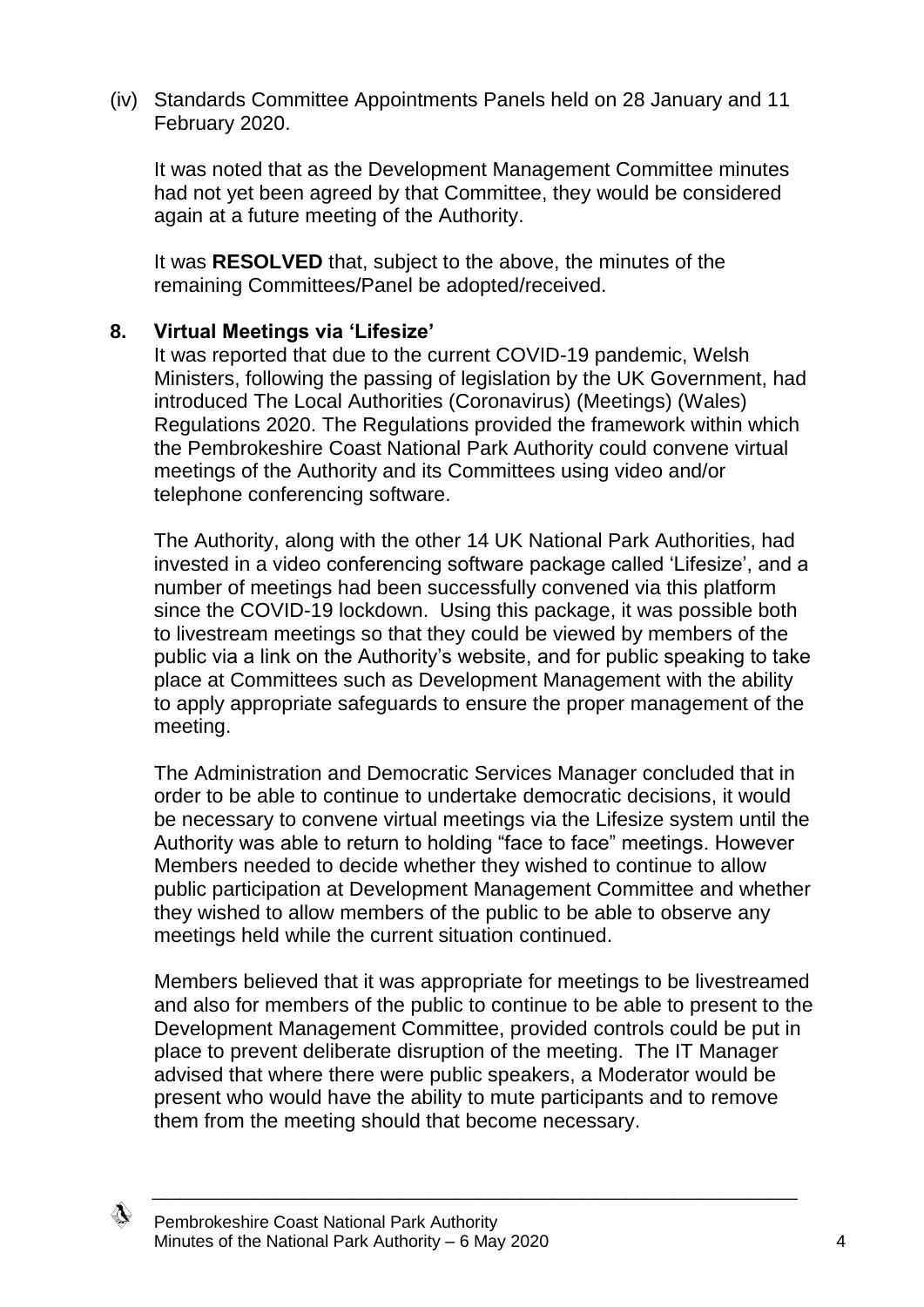One Member suggested that if meetings were to be livestreamed, Members might benefit from some training, and officers replied that they would look into the practicalities of arranging this. It was also suggested that the second recommendation be amended to allow public participation at Development Management and Sustainable Development Fund **Committees** 

The recommendations, including the above amendment, were moved and seconded.

It was **RESOLVED** that, while the current advice to ensure social distancing and avoid "face to face" meetings continued:

- a) The decision of the Chief Executive, in consultation with the Chairman, to convene virtual meetings of the Authority and its Committees via Lifesize, in accordance with The Local Authorities (Coronavirus) (Meetings) (Wales) Regulations 2020 be endorsed;
- b) The practice of allowing public participation at Development Management and Sustainable Development Fund Committees continue, and
- c) Virtual meetings of the Authority and its Committees would be live streamed.
- **9. To make temporary changes in light of the impact of Covid 19 to the Authority's Scheme of Delegation**

The Director of Planning and Park Direction reported that in order to enable continuity of the planning service during this Covid -19 period, the following amendments were proposed, for a temporary period of 3 months, to the scheme of delegation:-

- i) Delegation to the Chief Executive/Director of Planning and Park Direction for applications submitted by the Authority or by a Member of the Authority or an employee of the Authority;
- ii) With agreement from the Chair and Vice Chair of the Development Management Committee, delegation to the Chief Executive/Director of Planning and Park Direction for applications with a recommendation contrary to the view of the city/town/community council;
- iii) With agreement from the Chair and Vice Chair of the Development Management Committee, delegation to the Chief Executive/Director of Planning and Park Direction for major applications which had not received any objections from third parties.

She clarified that in respect of points ii) and iii) above, a report on each application would be sent to, and discussed with, the Chair and Vice Chair which took account of any comments received. Should either the Chair or Vice Chair consider that the application should be not be determined under the extended scheme of delegation, the application would be brought to the next Development Management Committee for consideration.

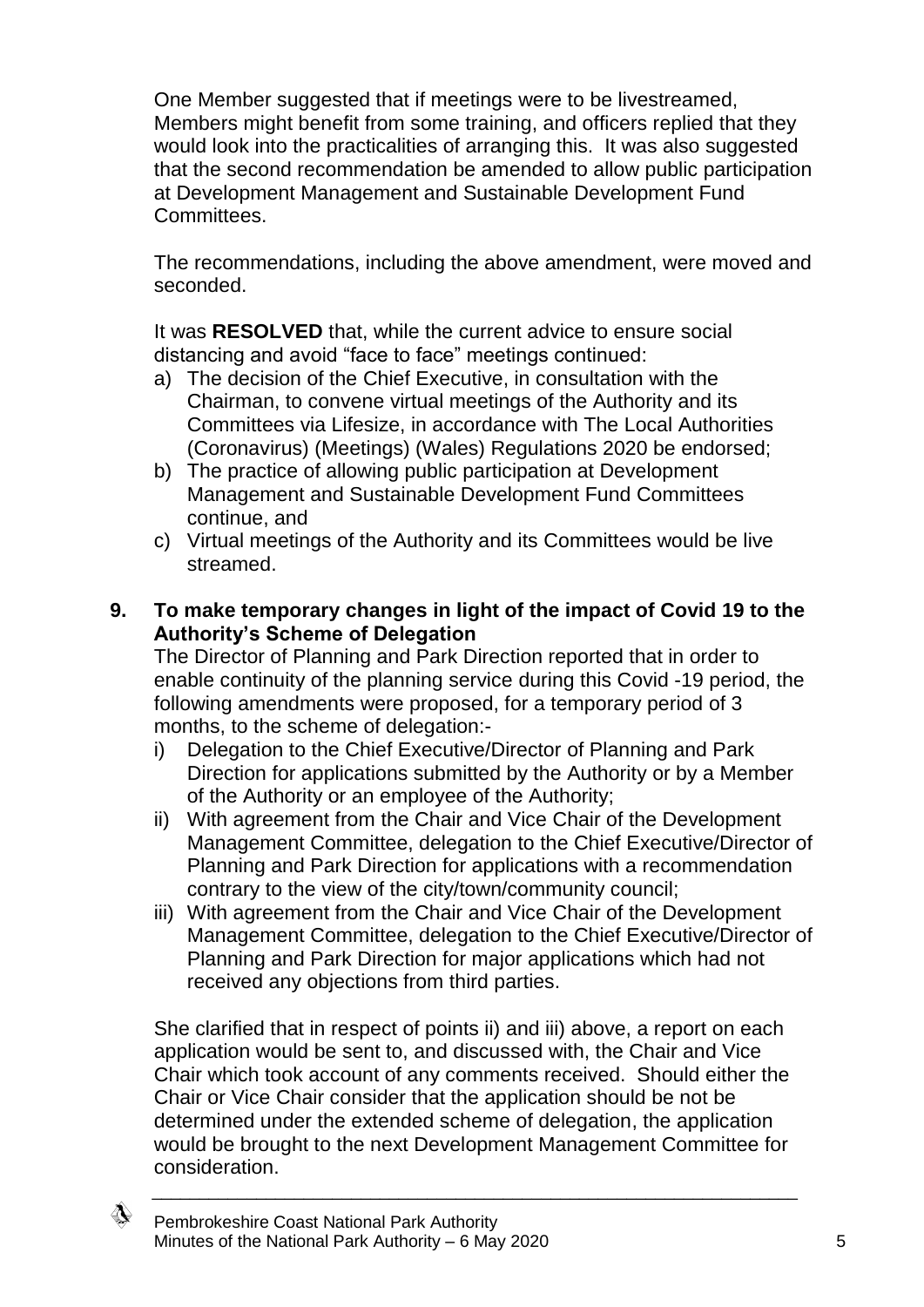It was noted that the above mentioned amendments were sought to enable the current backlog of applications to be cleared and allow the planning service to continue. It would also reduce the number of applications being considered by the Committee, and therefore the duration of Committee meetings.

One Member had sought clarification regarding the terms 'Officer' and 'employee' of the Authority and the Director responded that in practice the reference in the existing Scheme of Delegation had always applied to all employees irrespective of their grade and this would be amended in the next full review of the Scheme of Delegation.

The Chair of the Development Management Committee was happy with amendments to the Scheme of Delegation before Members and hoped that this would enable decisions to be taken on a number of straightforward applications which were currently awaiting a decision. The recommendation was proposed and seconded.

Other Members, however wanted to receive details of applications that were proposed for delegation as they were concerned that there was insufficient oversight. A protocol which amended the recommendation had been sent to officers and the Chair of the Authority prior to the meeting and this was read out, however some Members found this to be confusing as they did not have a copy before them.

A simplified Amendment was proposed and seconded under which the reports prepared in respect of items (ii) and (iii) be circulated to all Members, with any responses to be returned within 72 hours of receipt. These responses would then be considered by the Chair and Vice Chair of the Committee. This amendment was then put to the vote and was carried, becoming the Substantive Motion. A vote then took place on the Substantive Motion, and this was also carried.

It was **RESOLVED** that the following amendments were agreed, for a temporary period of 3 months, to the scheme of delegation:-

- i) Delegation to the Chief Executive/Director of Planning and Park Direction for applications submitted by the Authority or by a Member of the Authority or an employee of the Authority;
- ii) With agreement from the Chair and Vice Chair of the Development Management Committee, delegation to the Chief Executive/Director of Planning and Park Direction for applications with a recommendation contrary to the view of the city/town/community council;
- iii) With agreement from the Chair and Vice Chair of the Development Management Committee, delegation to the Chief Executive/Director of Planning and Park Direction for major applications which have not received any objections from third parties.

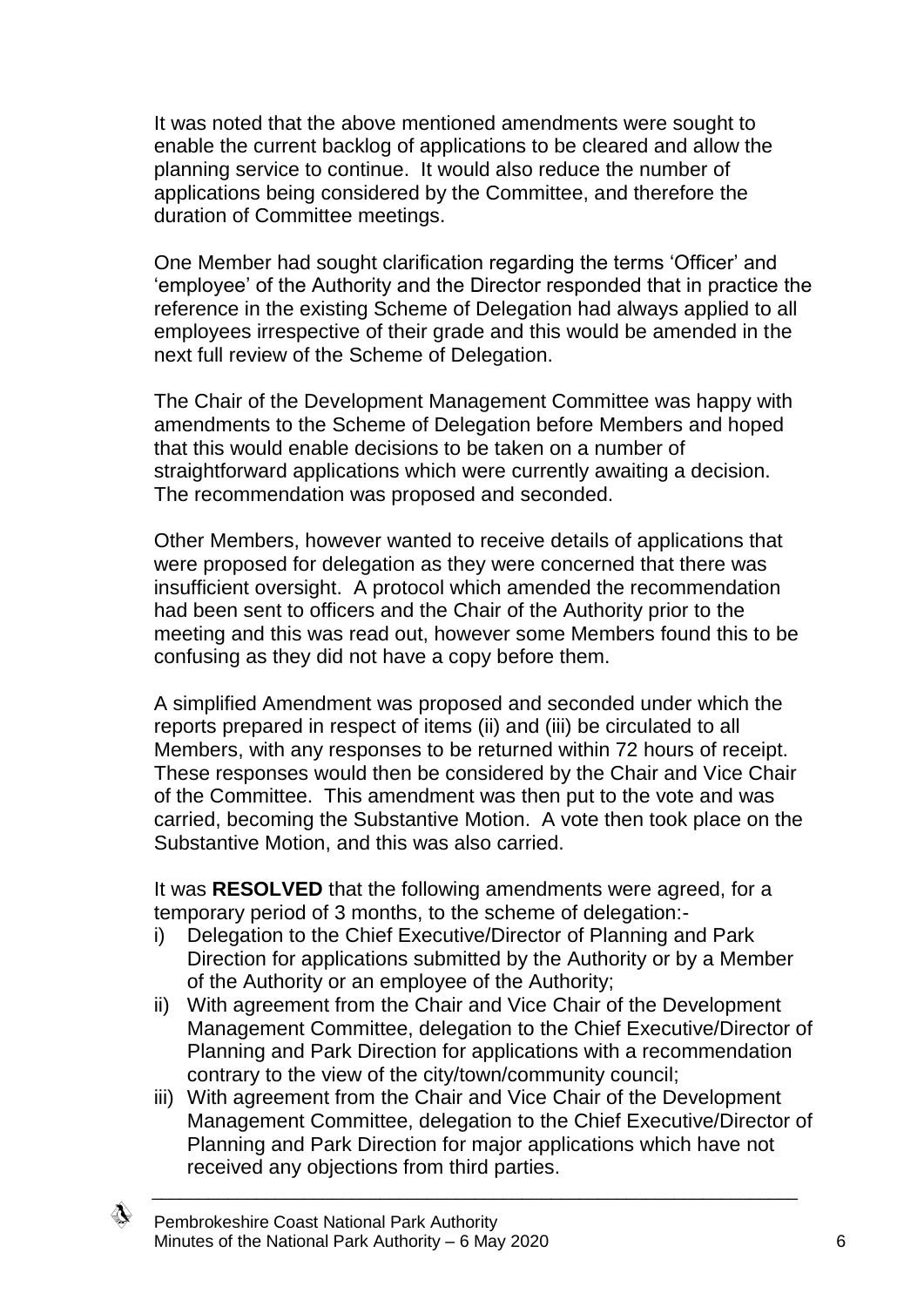(iv) The Delegation Reports prepared in respect of items (ii) and (iii) above to be circulated to all Members and any comments to be returned to officers within 72 hours of receipt. These comments then to be supplied to the Chair and Vice Chair of the Development Management Committee prior to making their decision.

*[Councillor ML Evans tendered his apologies and left the meeting at this juncture.]*

### **10. Endorsement of Contract Standing Order 16 in regard insurance cover commencing 1st April 2020**

It was reported that in April 2015 the Authority, in collaboration with Brecon Beacons National Park Authority and Snowdonia National Park Authority, had entered into a 5 year long term agreement to provide cover for its entire insurance requirement. The cover which had been negotiated on behalf of the Authority by Marsh UK (the Authority's brokers) was provided by Zurich Insurance and Ecclesiastical Insurance.

At the end of the long term agreement the Authority would ordinarily have gone out for a competitive and comprehensive market assessment. However, based on the advice of Marsh UK that premiums in the current market could be significantly higher, all three Welsh National Parks had decided to extend the long term agreement for insurance policies for 1 year with the option to extend by a further 12 months thereafter.

The Finance Manager went on to explain that the guidelines concerning the suspension of normal procurement regulation lay in the Authority's standing order on major contracts. One of the exceptions permitting suspension stated "contracts … have already been the subject of market testing by professional consultants with a contractual obligation to the Authority to undertake such testing and to report back with recommendations". The standing order also stated the 'authority to approve the use of Standing Order 16 rests with the Chief Executive (National Park Officer) and Chief Financial Officer only, with the justification for the decision being recorded and retained on the project file. Further 'all approvals under these Standing Orders (16) shall be reported to the next NPA meeting for members' endorsement'.

It was **RESOLVED** that the use contract standing order 16 in regard insurance cover commencing 1st April 2020 be endorsed and the long term agreement for insurance policies be extended for 1 year with the option to extend by a further 12 months thereafter.

### **11. Independent Members of the Standards Committee**

Members were reminded that that at the meeting of the National Park Authority held on the 11<sup>th</sup> December 2019, it had been resolved to increase the number of Independent Members on the Authority's

\_\_\_\_\_\_\_\_\_\_\_\_\_\_\_\_\_\_\_\_\_\_\_\_\_\_\_\_\_\_\_\_\_\_\_\_\_\_\_\_\_\_\_\_\_\_\_\_\_\_\_\_\_\_\_\_\_\_\_\_\_\_\_\_\_\_\_\_

◈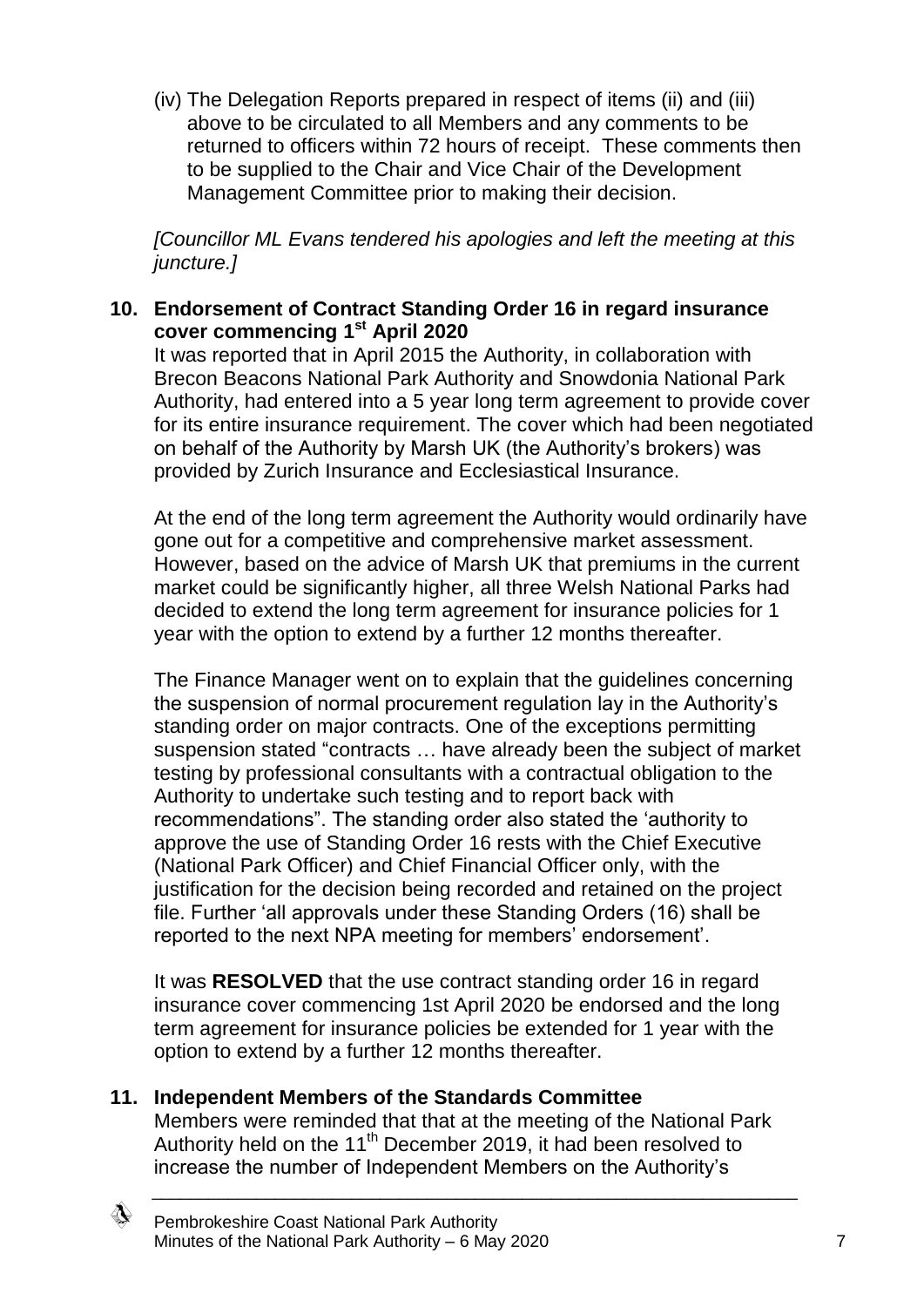Standards Committee to four. As a result of that decision – and the fact that the previous Chair's term of office had come to an end – two vacancies had been advertised in the local press, in accordance with Regulation 13 of the Standards Committees (Wales) Regulations 2001.

Sixteen applications had been received in total and, following a rigorous shortlisting exercise, the Standards Committee Appointments Panel had agreed to invite six candidates for interview. These were undertaken over two day: 28th January and the 11th February 2020, the minutes of which were to be found elsewhere on the agenda for the meeting that day.

The Panel had recommended that Ms Wendy Taylor and Mr Phillip Davies be appointed as Independent Members of the Standards Committee. The report stated that this should be with effect from the  $2^{nd}$ April 2020, however the Administration and Democratic Services Manager and Deputy Monitoring Officer advised that this should in fact be from the date of today's meeting  $-6<sup>th</sup>$  May 2020. The appointments were for a period of 5 years.

One of the Members asked that, in circumstances where a panel or Committee had been delegated authority to interview for a position, a brief biography of those recommended for the position be provided. The Monitoring Officer advised that, with regard to the appointment before the Authority, he would ask the new Standards Committee Members to provide a short biography and this would be circulated to all Members.

It was **RESOLVED** that Ms Wendy Taylor and Mr Phillip Davies be appointed as Independent Members of the Standards Committee for a period of five years with effect from the  $6<sup>th</sup>$  May 2020 and in accordance with the terms and conditions appended to the report.

### **12. Member Remuneration 2020/21**

Members were reminded that the remit of the Independent Remuneration Panel for Wales was to prescribe the salaries and allowances payable to Members by local authorities, including National Park Authorities, in Wales. Its final Annual Report for 2020/21 had now been published, and the main recommendations relevant to this Authority were set out; the new salary framework had come into effect on 1<sup>st</sup> April 2020.

It was noted that the Independent Remuneration Panel for Wales had prescribed the levels of Basic and Senior Salaries referred to in the report; the Authority could not vary these levels. However, Members were requested to determine which posts would be eligible to receive a Senior Salary for 2020/21. The Authority was entitled to pay a Senior Salary for up to four posts (Chair and Deputy Chair of the Authority, together with two Committee Chairs). Three were currently remunerated; the posts of